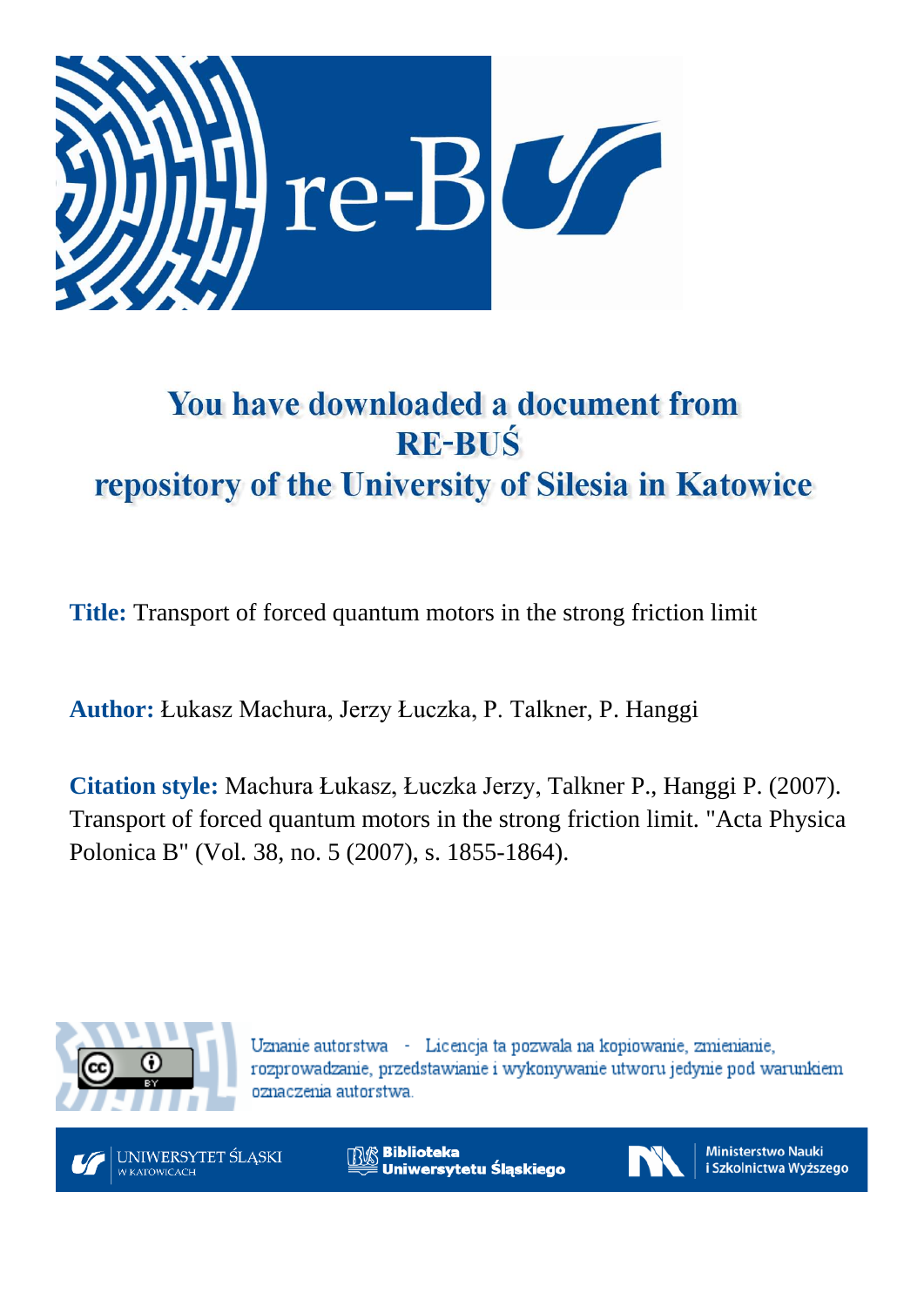# TRANSPORT OF FORCED QUANTUM MOTORS IN THE STRONG FRICTION LIMIT∗

Łukasz Machura, Jerzy Łuczka

Institute of Physics, University of Silesia, 40-007 Katowice, Poland

# Peter Talkner, Peter Hänggi

Institut für Physik, Universität Augsburg, 86135 Augsburg, Germany

(Received November 9, 2006)

The directed transport of an overdamped Brownian motor moving in a spatially periodic potential that lacks reflection symmetry (i.e. a ratchet potential) is studied when driven by thermal and dichotomic nonequilibrium noise in the presence of an external, constant load force. We consider both, the classical and the quantum tunneling assisted regimes. The current-load characteristics are investigated as a function of the system parameters like the load force, the temperature and the amplitude strength of the applied two-state noise.

PACS numbers: 05.40.–a, 05.60.Gg, 02.50.Ey, 05.60.–k

#### 1. Introduction

Classical regimes of transport of microscopic objects like Brownian particles are well elaborated in the previous literature (for a historical overview see in Ref. [1]). In the last decade, special interest has been devoted to transport in ratchet systems (also termed Brownian motor systems), i.e. to the phenomenon of noise assisted, directed motion of particles in spatially periodic structures which possess a broken reflection symmetry [2–4]. In contrast, the quantum properties of directed transport are only partially elaborated in such Brownian motor systems [5–8]. Challenges arise in the quantum regime because the transport can strongly depend on the mutual interplay of pure quantum effects like tunneling and particle wave interference with dissipation processes, nonequilibrium fluctuations and external driving [9]. Moreover, there exist typically no analogous closed evolution

<sup>∗</sup> Presented at the XIX Marian Smoluchowski Symposium on Statistical Physics, Kraków, Poland, May 14–17, 2006.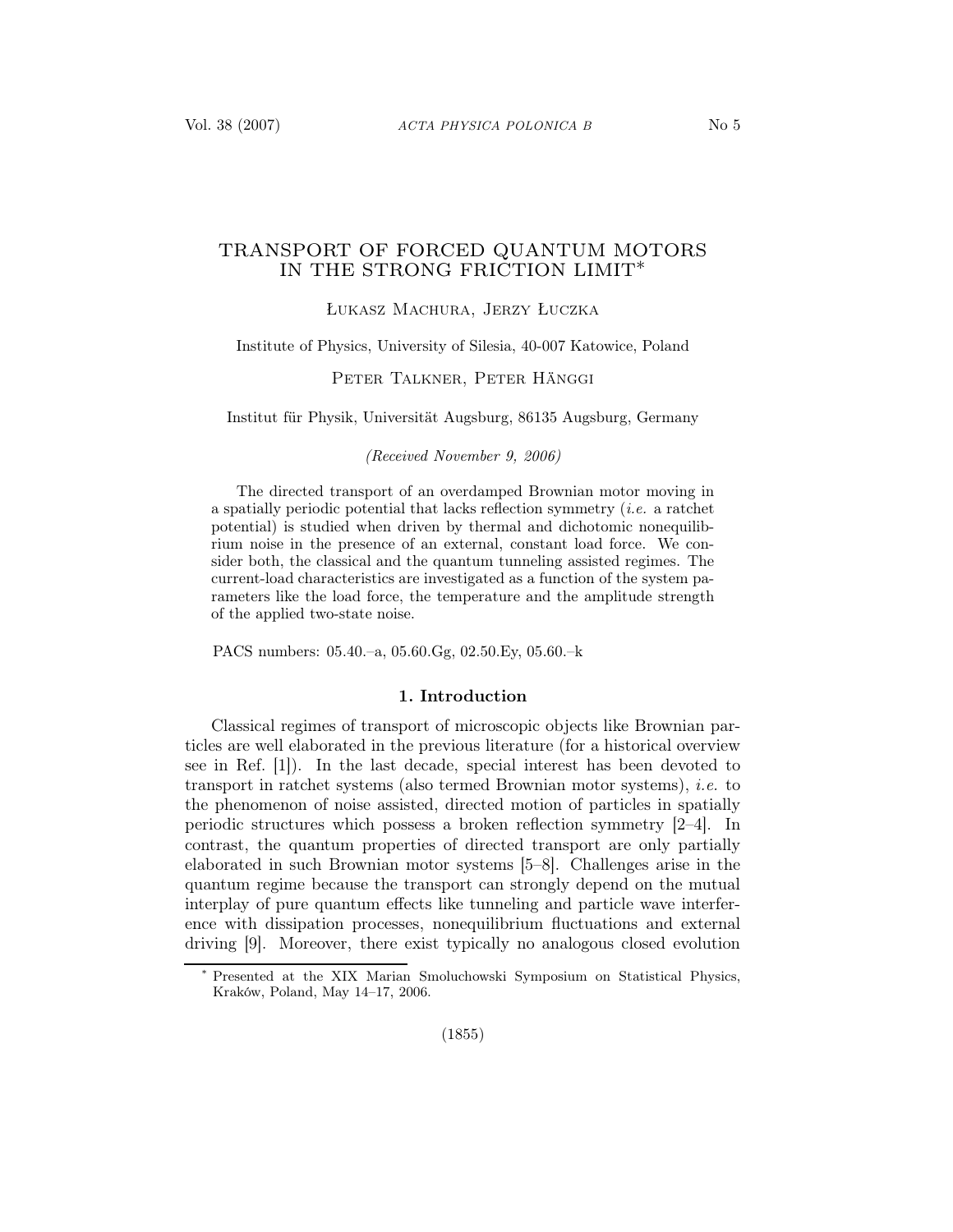equations of such system as in the classical regimes, which are based for example on Langevin or Fokker–Planck equations. However, special quantum regimes can be described nevertheless by use of effectively classical methods. For example, if the system strongly interacts with a thermostat, quantum diffusive dynamics can be described by an effective classical Smoluchowski equation for the diagonal part of the statistical operator in the position representation [10], in which the potential and diffusion coefficient are modified due to quantum effects (Section 2). This so called quantum Smoluchowski equation has been applied to describe activation processes, quantum diffusion, and Brownian motors [5–8,10]. In this work, we employ it to study the transport properties of an overdamped Brownian motor moving in a spatially periodic potential  $U(x) = U(x+L)$  of the period L under the influence of an external, constant bias force when driven by both, thermal equilibrium and nonequilibrium fluctuations. We analyze the classical as well as the quantum regimes. In particular, the resulting current-load characteristics are investigated as functions of the system parameters like load, temperature and amplitude of the nonequilibrium noise (Section 3).

#### 2. Quantum Smoluchowski equation

For systems strongly interacting with a thermostat, which in turn implies a strong friction limit, the quantum dynamics above the crossover temperature to pure quantum tunneling [11] can be described in terms of a generalized Smoluchowski equation which accounts for the leading quantum corrections. For a particle of mass M moving in the potential  $V(x)$ , this quantum Smoluchowski equation (QSE) for the coordinate-diagonal elements of the density operator  $\rho(t)$ , *i.e.* for the probability density function  $P(x,t) = \langle x|\rho(t)|x\rangle$  in position space x, takes the form [10]:

$$
\Gamma \frac{\partial}{\partial t} P(x,t) = \frac{\partial}{\partial x} V'_{\text{eff}}(x) P(x,t) + \frac{\partial^2}{\partial x^2} D_{\text{eff}}(x) P(x,t), \qquad (1)
$$

where  $\Gamma$  denotes the friction coefficient. The effective potential reads

$$
V_{\text{eff}}(x) = V(x) + \frac{1}{2} \lambda V''(x), \qquad (2)
$$

where the prime denotes the derivative with respect to the coordinate  $x$ . The quantum correction parameter  $\lambda$  describes quantum fluctuations in position space and reads

$$
\lambda = \frac{\hbar}{\pi \Gamma} \left[ \gamma + \Psi \left( 1 + \frac{\hbar \beta \Gamma}{2\pi M} \right) \right], \qquad \beta = \frac{1}{k_{\text{B}} T} \,. \tag{3}
$$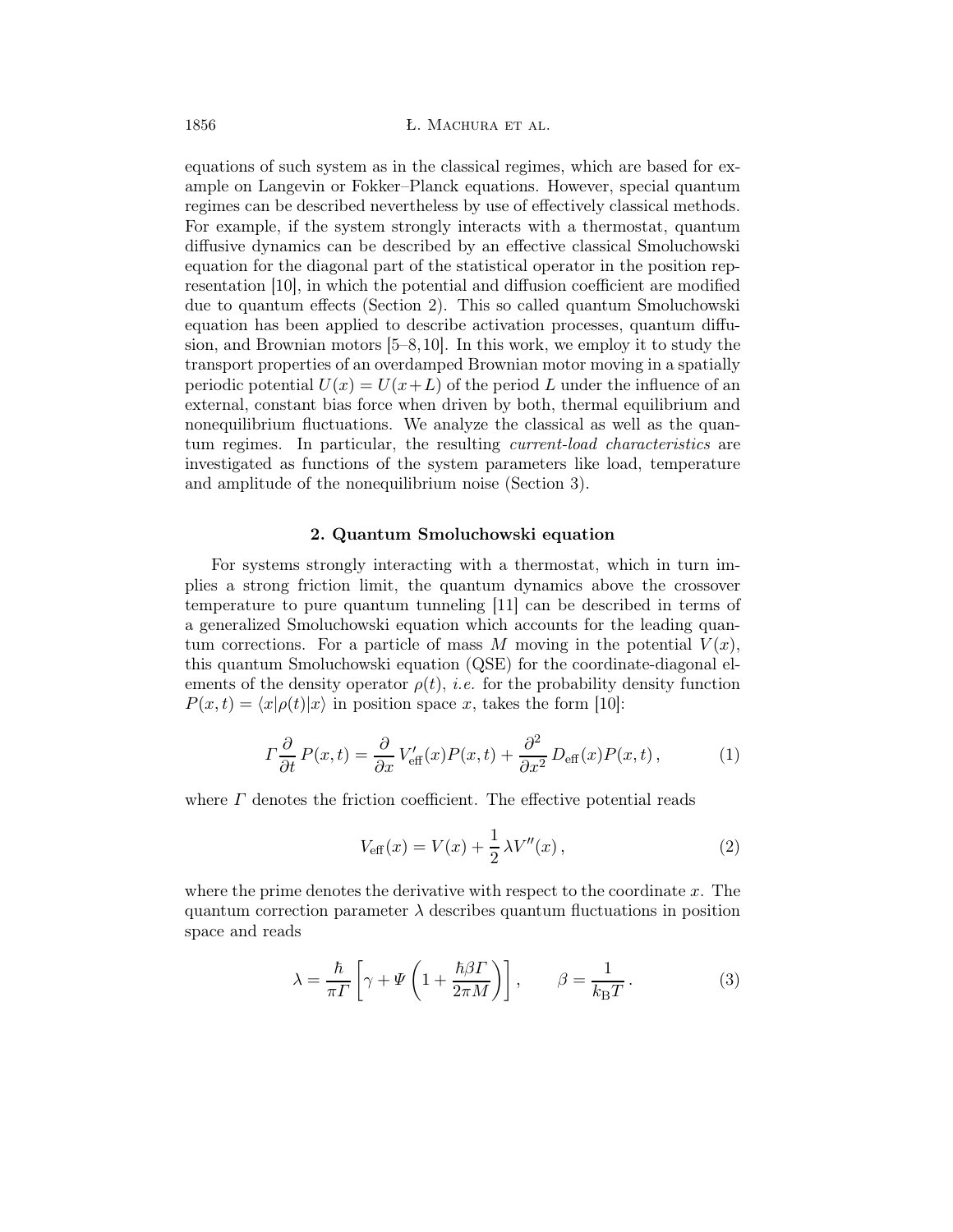Here,  $\Psi(z)$  is the digamma function,  $\gamma \simeq 0.5772$  the Euler–Mascheroni constant, T is the temperature and  $k<sub>B</sub>$  denotes the Boltzmann constant. The parameter  $\lambda$  depends nonlinearly on the Planck constant  $\hbar$  and on the mass M of the Brownian particle (let us remind that in the classical case, the overdamped dynamics does not depend on the mass M).

The effective diffusion coefficient reads [7, 12]

$$
D_{\text{eff}}(x) = \frac{1}{\beta[1 - \lambda \beta V''(x)]}.
$$
\n(4)

Note that for  $k_BT \ll \hbar T/M$ ,  $\lambda$  becomes

$$
\lambda = \frac{\hbar}{\pi \Gamma} \left[ \gamma + \ln \left( \frac{\hbar \beta \Gamma}{2 \pi M} \right) \right] . \tag{5}
$$

From the mathematical point of view, the Smoluchowski equation (1) corresponds to the classical Langevin equation in the Ito interpretation [13],

$$
\Gamma \dot{x} = -V_{\text{eff}}'(x) + \sqrt{2\Gamma D_{\text{eff}}(x)} \xi(t). \tag{6}
$$

The zero-mean and the  $\delta$ -correlated Gaussian white noise  $\xi(t)$ , meaning that  $\langle \xi(t)\xi(s)\rangle = \delta(t-s)$ , models the influence of a thermostat of temperature T on the system.

# 3. Biased quantum motor transport

We focus on the dynamics of overdamped quantum Brownian motors [5–8] moving in a spatially periodic potential  $U(x) = U(x + L)$  and driven by nonequilibrium fluctuations  $\eta(t)$ . The quantum thermal fluctuations are determined by the parameter  $\lambda$  (see Eq. 3). Additionally, a constant bias force  $F_0$  is applied to the system. The dynamics can then be described by the Langevin equation

$$
\Gamma \dot{x} = -V_{\text{eff}}'(x) + \sqrt{2\Gamma D_{\text{eff}}(x)} \xi(t) + \eta(t) , \qquad (7)
$$

where  $V_{\text{eff}}(x)$  is given by Eq. (2) with

$$
V(x) = U(x) - F_0 x. \tag{8}
$$

We rewrite Eq. (7) in the dimensionless form, namely,

$$
\dot{y} = -W'_{\text{eff}}(y) + F + \sqrt{2\mathcal{D}_{\text{eff}}(y)}\,\hat{\xi}(s) + \hat{\eta}(s)\,,\tag{9}
$$

where the position of the Brownian motor is scaled as  $y = x/L$ , time is rescaled as  $s = t/\tau_0$ , with the characteristic time scale reading  $\tau_0 = \Gamma L^2/\Delta V$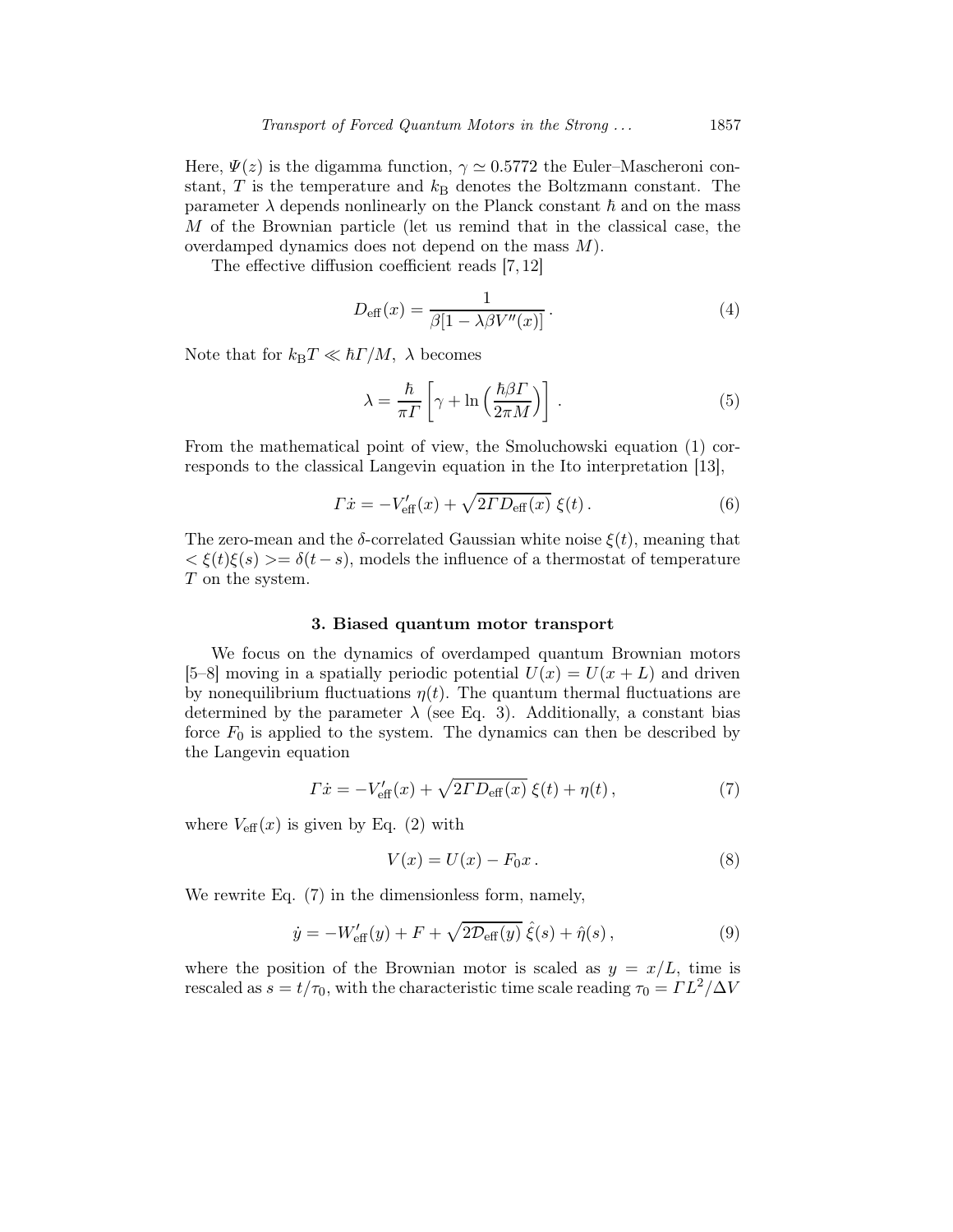(the barrier height  $\Delta V$  is the difference between the maximal and minimal values of the unbiased potential  $V(x)$ ). During this time span, a classical, overdamped particle moves a distance of length L under the influence of the constant force  $\Delta V/L$ . The effective potential is  $W_{\text{eff}}(y) = W(y) +$  $(1/2)\lambda_0 W''(y)$ , where the rescaled periodic potential  $W(y) = U(yL)/\Delta V =$  $W(y+1)$  possesses unit period and a unit barrier height. The dimensionless parameter  $\lambda_0 = \lambda/L^2$  describes quantum fluctuations over the characteristic length L, see in Ref. [7] for further details.

The rescaled diffusion function  $\mathcal{D}_{\text{eff}}(y)$  reads,

$$
\mathcal{D}_{\text{eff}}(y) = \frac{1}{\beta_0 [1 - \lambda_0 \beta_0 W''(y)]} \,. \tag{10}
$$

The dimensionless, inverse temperature  $\beta_0 = \Delta V / k_B T$  is the ratio of the activation energy in the non-scaled potential and the thermal energy. The rescaled Gaussian white noise reads  $\xi(s) = (L/\Delta V)\xi(t)$ , the rescaled, nonthermal stochastic force is  $\hat{\eta}(s) = (L/\Delta V)\eta(t)$  and the rescaled constant force stands for  $F = (L/\Delta V)F_0$ .

The nonequilibrium fluctuations  $\hat{\eta}(s)$  in Eq. (9) are described by symmetric Markovian dichotomic noise

$$
\hat{\eta}(s) = \{-a, a\},\tag{11}
$$

which jumps between two states a and  $-a$  with a rate  $\nu$ . The induced stationary probability current  $J$ , or equivalently the asymptotic average velocity of the Brownian motor can then be determined in the adiabatic limit in a closed form. Put differently, the above stated problem can be solved analytically in the limit  $\nu \rightarrow 0$ . In the above introduced dimensionless variables the probability current takes the form

$$
\langle \dot{y} \rangle = J = \frac{1}{2} \left[ J(a) + J(-a) \right],\tag{12}
$$

$$
J(a) = \frac{1 - \exp[-\beta_0(F + a)]}{\int_0^1 dy \ \mathcal{D}_{\text{eff}}^{-1}(y) \exp[-\beta_0 \Phi(y, a)] \int_y^{y+1} dz \ \exp[\beta_0 \Phi(z, a)]}, \quad (13)
$$

with the biased, generalized thermodynamic potential reading

$$
\Phi(y, a) = \int \frac{W'(y) - (F + a)y}{\mathcal{D}_{\text{eff}}(y)} dy
$$
  
=  $W(y) + \frac{1}{2} \lambda_0 W''(y) - \frac{1}{2} \lambda_0 \beta_0 [W'(y)]^2 - \frac{1}{4} \lambda_0^2 \beta_0 [W''(y)]^2$   
+ $(F + a) \lambda_0 \beta_0 W'(y) - (F + a)y$ . (14)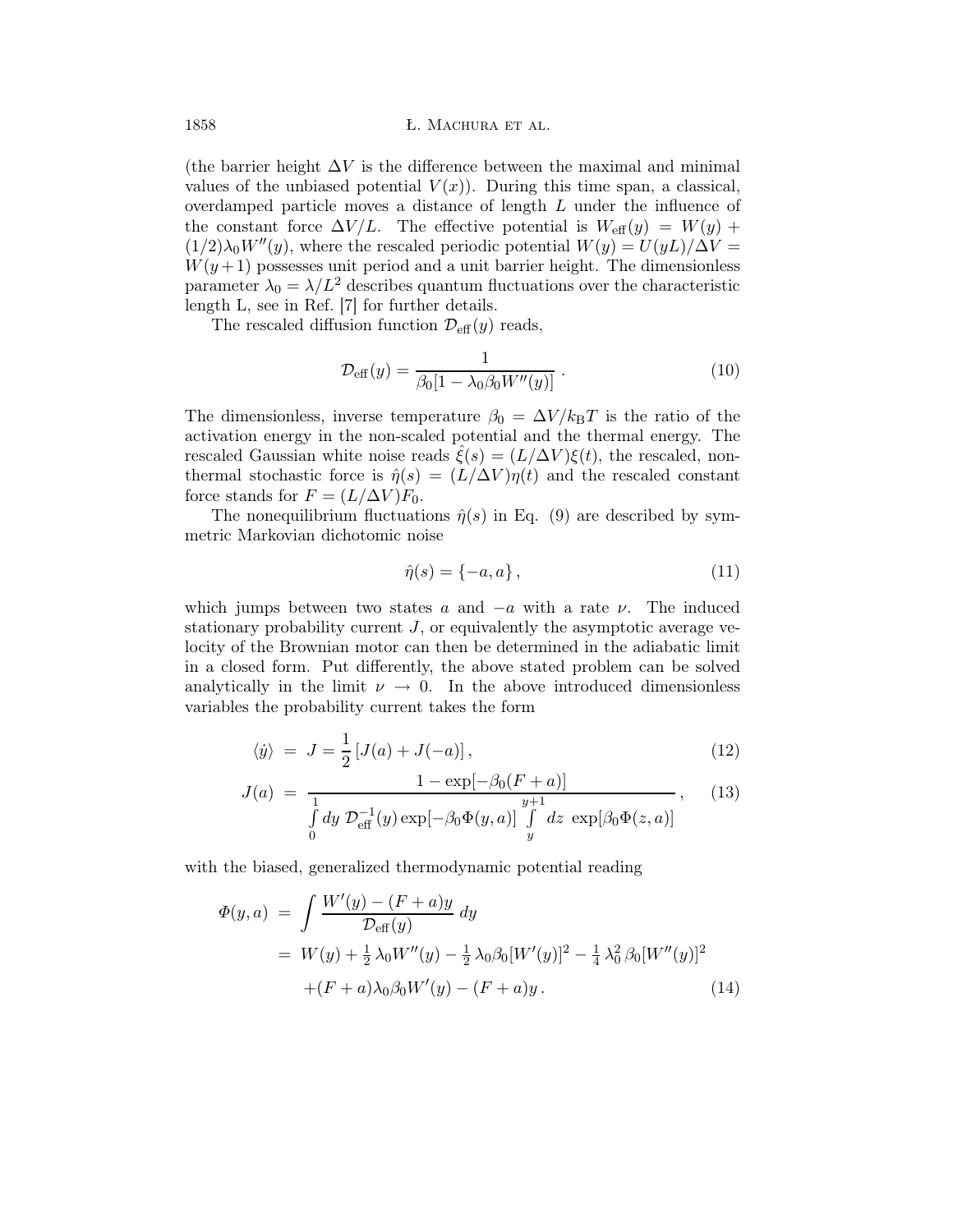Unbiased transport properties driven by such dichotomic noise particle have been elaborated for classical particles in Ref. [14, 15] and in the quantum regime in Ref. [7].

This analytic expression for the current allows one to study directed transport in arbitrarily shaped ratchet potentials. As an example, we consider a family of asymmetric periodic potentials of the form

$$
W(y) = W_0\{\sin(2\pi y) + 0.4\sin[4\pi(y - 0.45)] + B\sin[6\pi(y - 0.45)]\}, (15)
$$

where  $B$  denotes a shape parameter and  $W_0$  is chosen in such a way that the maximal variation of the potential is normalized to unity.



Fig. 1. The unbiased classical ratchet potential  $W(y)$  (solid line) together with the corresponding unbiased quantum potential  $W_{\text{eff}}(y)$  (dashed line) and the generalized thermodynamic potential  $\Phi(y) \equiv \Phi(y, 0)$  (dotted line) are depicted as functions of the scaled position y for  $F = 0$ ,  $\beta_0 = 10$  and two values of the shape parameter B. The left panel (a) refers to  $B = 0.3$  and the panel (b) to  $B = 0.62$ .



Fig. 2. (Color online) The directed quantum noise-induced transport  $J$  of the quantum Brownian motor (solid line) versus the constant bias force  $F$  is compared with its classical limit (dashed line). The current-load characteristics is studied here for several values of the dimensionless inverse temperature  $\beta_0 = 2, 5, 10$ . The dichotomic noise level is set to  $a = 1$ . The ratchet potential is defined by  $B = 0.3$ (see panel (a) in Fig. 1).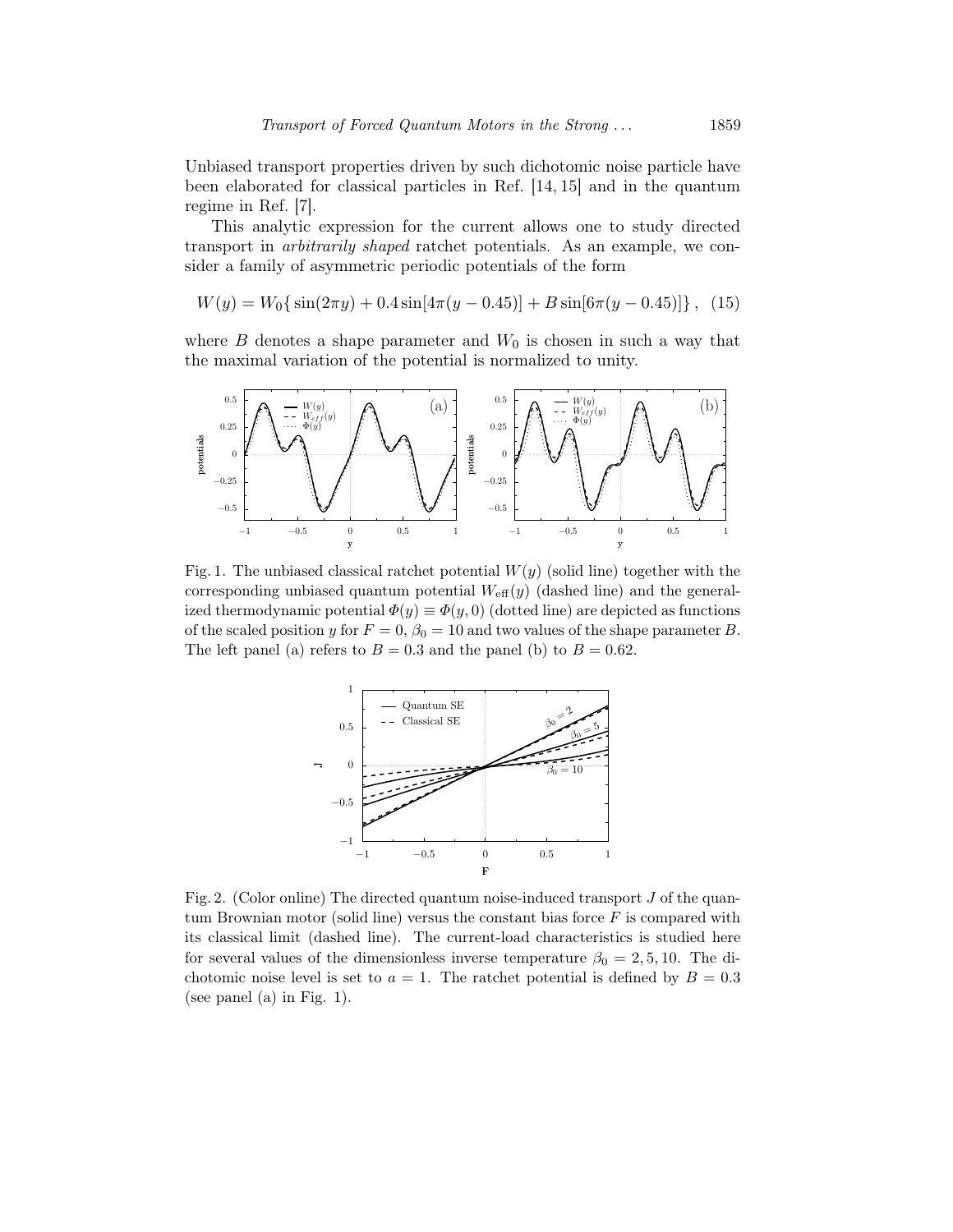The influence of quantum corrections on the potential shape is displayed in Fig. 1 and on transport of the biased Brownian motor is presented in Figs. 2–4. For the rescaled quantum fluctuations, we set the temperaturedependent quantum parameter (3) equal to  $\lambda_0 = 10^{-4} [\gamma + \Psi(1 + 10^4 \beta_0)].$ We study the induced current-load characteristics as a function of all system



Fig. 3. The directed quantum noise-induced transport J of the quantum Brownian motor (solid line) versus the dimensionless inverse temperature  $\beta_0$  is compared with its classical limit (dashed line). The classical and quantum currents are depicted in the various panels for five different values of the applied external bias  $F$ ; *i.e.* for bottom to top  $F = -0.08 - 0.01, 0, 0.01, 0.08$ . The dichotomic noise level is set to  $a = 1$ . The ratchet potential is defined by  $B = 0.62$  (see panel (b) in Fig. 1).

parameters and elucidate how one can control the directed transport by adjusting the (inverse) temperature  $\beta_0$ , the dichotomic noise strength a and the strength of the constant force  $F$ .

# 4. Quantum transport characteristics

We next address the question of how the constant bias load  $F$  affects the directed transport properties of the quantum and the corresponding classical Brownian motors that are driven out of equilibrium by a nonthermal dichotomic random force  $\eta(t)$ . In Fig. 2 we present the current-load characteristics for the dichotomic noise level  $a = 1.0$  and a ratchet potential with  $B = 0.3$ , see panel (a) in Fig. 1. The three sets of curves correspond to three different values of the dimensionless inverse temperature  $\beta_0 = 2, 5, 10$ .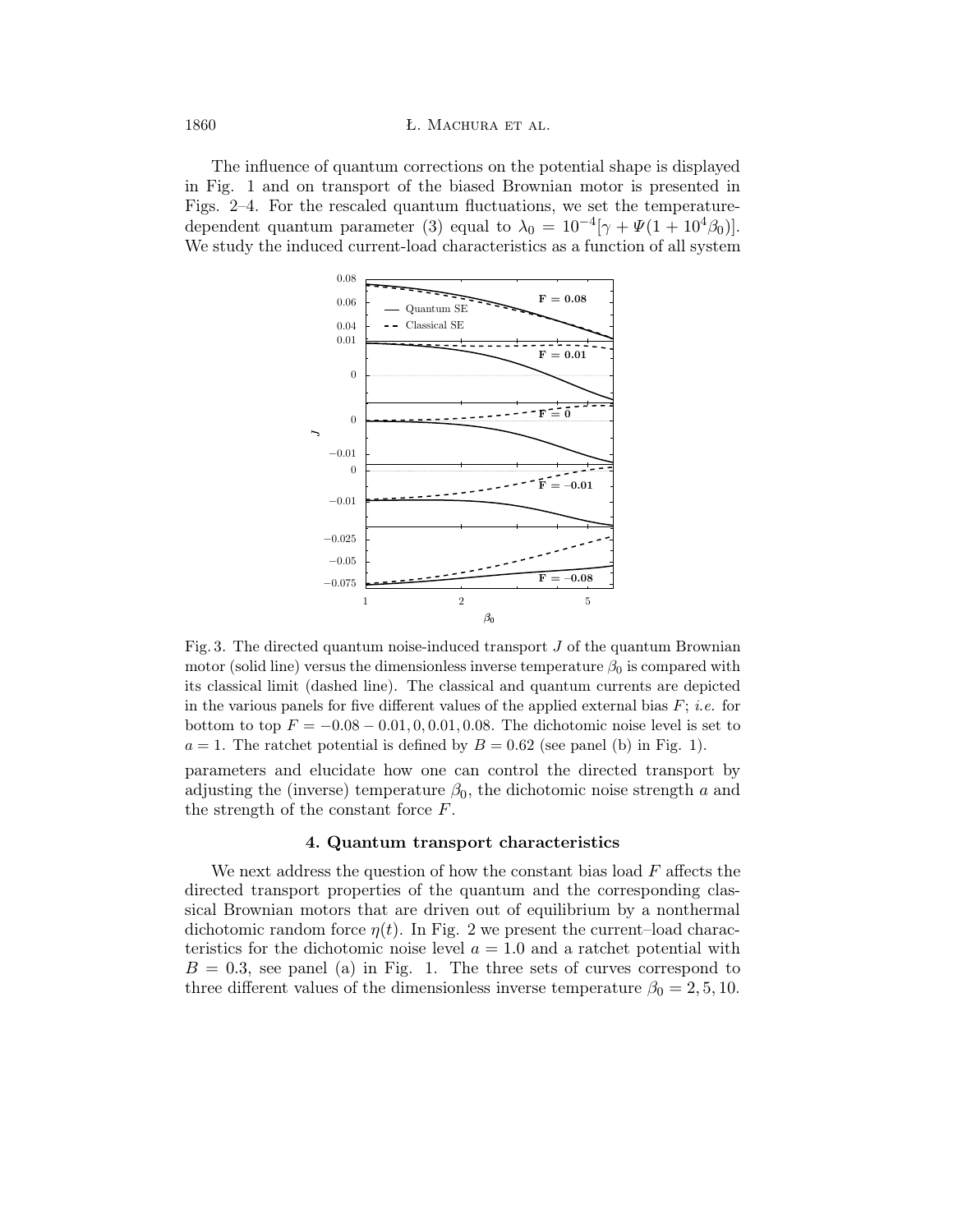In the absence of thermal (Gaussian) noise, the dynamics of the driven particle is confined to a single period as long as the bias forces remain limited to the interval  $[F_1, F_2]$  with  $F_1 \simeq -3.6$  and  $F_2 \simeq 4.42$  denoting the two threshold values. Then, the dichotomic noise alone with  $a = 1$  is not able to induce transitions to the neighboring periods; this becomes possible only in the presence of additional, thermal Gaussian noise of unbounded amplitude which in turn induces a finite probability current. For larger thermal noise strength (*i.e.* for smaller  $\beta_0$  or higher temperature), the quantum corrections seemingly play only a minor role for the probability current, see in Fig. 3. It is only for lower temperatures T that the influence of quantum effects become more pronounced and distinct deviations from the classical response behavior become detectable.

The value of the constant bias, for which the current vanishes, is termed the *stall force*  $F_{\text{stall}}$ . Generally, this stall force depends on the temperature  $\beta_0^{-1}$  and on the other system parameters as well. Fig. 2 depicts that by cooling down the system (*i.e.* increasing the inverse temperature  $\beta_0$ ) the stall force becomes shifted toward larger positive loads. This means that for lower temperatures the ratchet effect becomes more pronounced. Moreover, only for small enough temperatures one can resolve the different values of the stall force for the classical motor and the quantum motor dynamics. If the temperature is high, then both the quantum and the classical characteristics are very similar and, additionally, both current-load characteristics cross the zero-current axis at values that are close to zero. This corresponds to a rather weak ratchet effect.

With a value for the two-state noise fluctuations set at  $a = 1.0$  and for the ratchet potential defined by  $B = 0.62$  depicted in panel (b) in Fig. 1, we observe a pronounced influence of the quantum corrections on the transport [7]. Also in this case with  $B = 0.62$  the dichotomic force amplitude  $\eta(t)$  alone cannot induce transport, and the transitions over the potential barriers are triggered by thermal activation. The limiting force thresholds in this case read:  $F_1 \simeq -4.86$  and  $F_2 \simeq 5.5$ .

At zero bias  $(F = 0)$ , the quantum and classical motors now proceed in the opposite directions within a large range of temperatures, see in the central panel in Fig. 3. By applying a large enough constant load either into positive or negative direction, this feature is seemingly destroyed. The motors are forced to transport accordingly to the applied bias. For very small values of the force, however, this very intriguing behavior induced by quantum fluctuations is still preserved at low temperatures.

In the Fig. 4 we plot the current as a function of the dichotomic noise amplitude a. The ratchet potential is the same as the one used in Fig. 2. The rescaled inverse temperature is set rather large at  $\beta_0 = 2$ . We compare the resulting classical and quantum currents for five various values of the constant force  $F = -1, -0.2, 0, 0.2, 1.$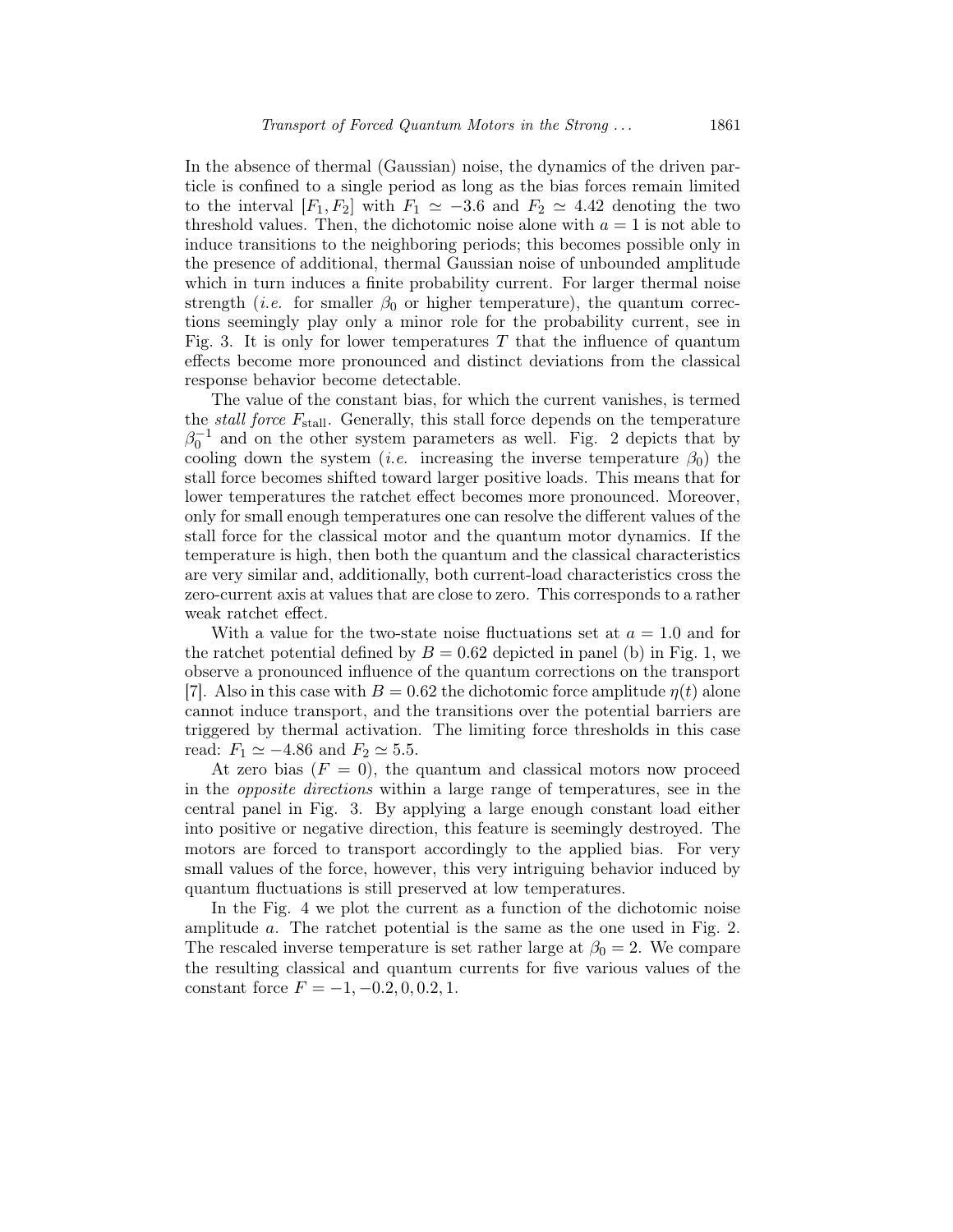#### 1862 **L. MACHURA ET AL.**

The middle panel of Fig. 4 depicts the Brownian motor currents for the unbiased case  $F = 0$ . We recover a distinct feature of the ratchet dynamics, namely, the occurrence of current reversals [15], both in the classical and in the quantum case, located however at different a-values. In presence of a sufficiently large bias force these current reversals disappear and the classical and quantum currents approach each other.

For small values of the dichotomic noise strength a and in the absence of the external load, classical and quantum currents assume almost identical values, see the central panel in Fig. 4. In this regime of small dichotomic noise strengths and non-zero bias, the absolute value of the quantum current is always larger than its classical counterpart.

## 5. Summary

Quantum noise induced, directed transport features of an overdamped Brownian motor moving in a spatially periodic ratchet potential, that is exposed to the constant load in the presence of nonequilibrium, adiabatically



Fig. 4. The average current  $J$  of the quantum (solid line) and classical (dashed line) Brownian motor versus the two-state noise amplitude  $a$  is shown in order to elucidate the influence of quantum fluctuations on the directed transport. We present the current for several values of constant load force  $F = -1, -0.2, 0, 0.2, 1$ , from bottom toward top. The dimensionless inverse temperature reads  $\beta_0 = 2$  and the potential shape parameter  $B$  is set to 0.3,  $cf.$  panel (a) in Fig. 1.